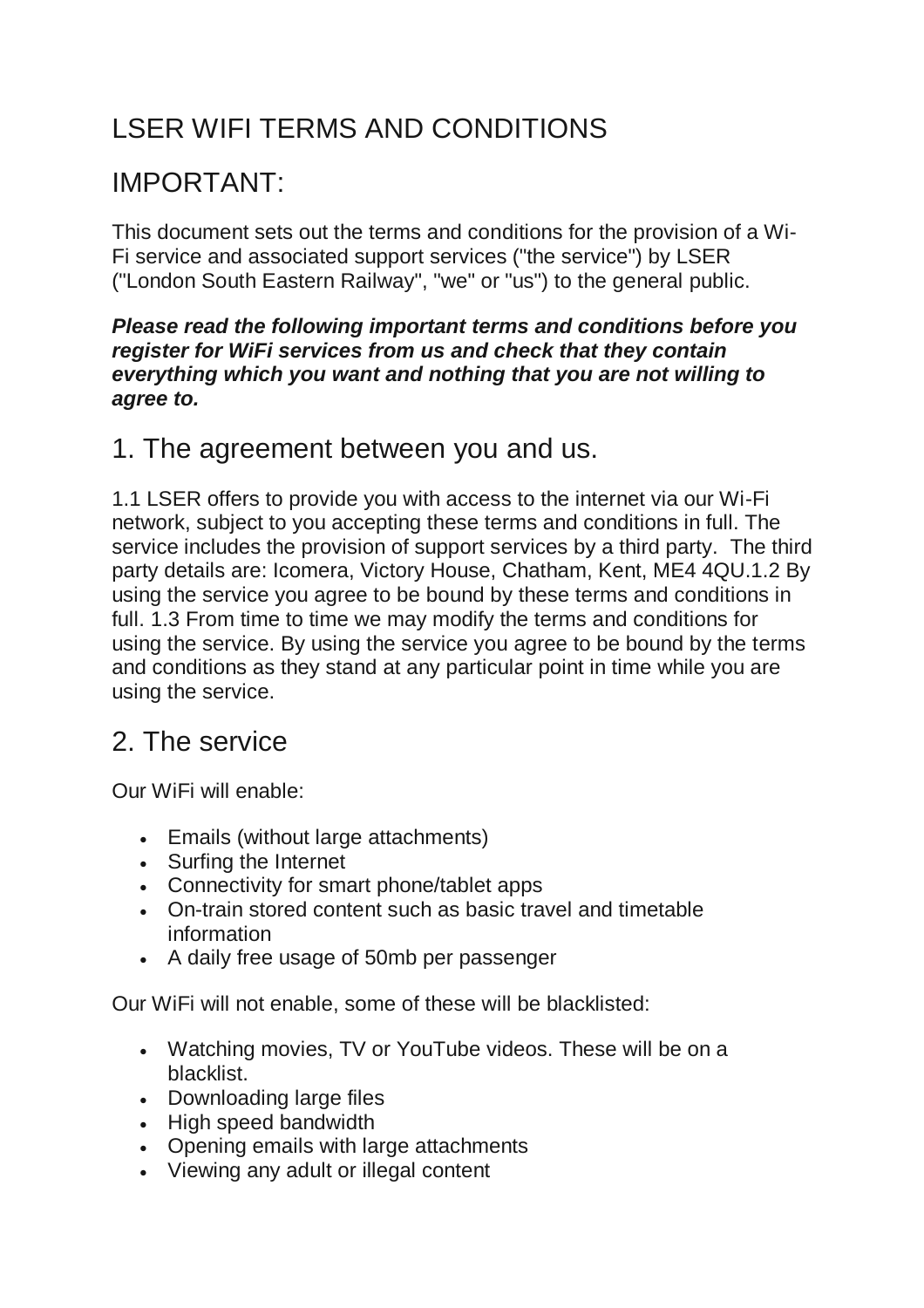2.1 To use the service you must have suitable Wi-Fi enabled equipment with appropriate software ("equipment" or "device"). You are responsible for providing this equipment if you wish to use the service. You are responsible for ensuring the compatibility of your equipment with the service. The specification and condition of your equipment may affect your experience of the service. You accept the risk of any failures to your equipment as a result of using the service.

2.2 The service is available to you when your device is within range of our Wi-Fi system. The Wi-Fi system is installed onboard certain LSER trains and consequently you may be within range when you're nearby a train with our Wi-Fi system, such as when you're onboard another train or when you're in a station.

2.3 We cannot guarantee availability of the service and may need to withdraw or reduce the availability of the service from time to time. We cannot guarantee the service is fault free or fit for any particular purpose. In particular, service may be affected when many people are using it at once. Please note that the service is unlikely to be as quick as 4G mobile phones.

2.4 The service and speed of data transmission can be affected by numerous factors for example the quality of the signal from local mobile telephone network transmitters and receivers. Interruptions to the service can be expected when the train goes through tunnels or other features which block these signals. The accuracy and timeliness of data sent or received cannot be guaranteed. By using the service, you accept that delays or omissions may occur when sending and receiving data, including emails.

2.5 The WiFi services are public and are not a secure means of communication and any information that you supply to any third parties when using the WiFi services may not be kept confidential. Therefore, you should not use the WiFi services in connection with any material that you regard as being confidential, commercially sensitive or valuable (We will not be subject to any obligation of confidentiality nor be liable for any use and/or disclosure of such Unwanted Contributions.By using the service, you assume all responsibility and risk for use of the service.

2.6 Support services are available to you via telephone if you are having difficulties using the service. These support services are provided to us by a third party and we cannot guarantee their availability or that they will successfully resolve your difficulties. They can be contacted by calling 0208 028 0393, email [southeastern.support@icomera.com](mailto:southeastern.support@icomera.com) or use the contact details provided on the WiFi landing page.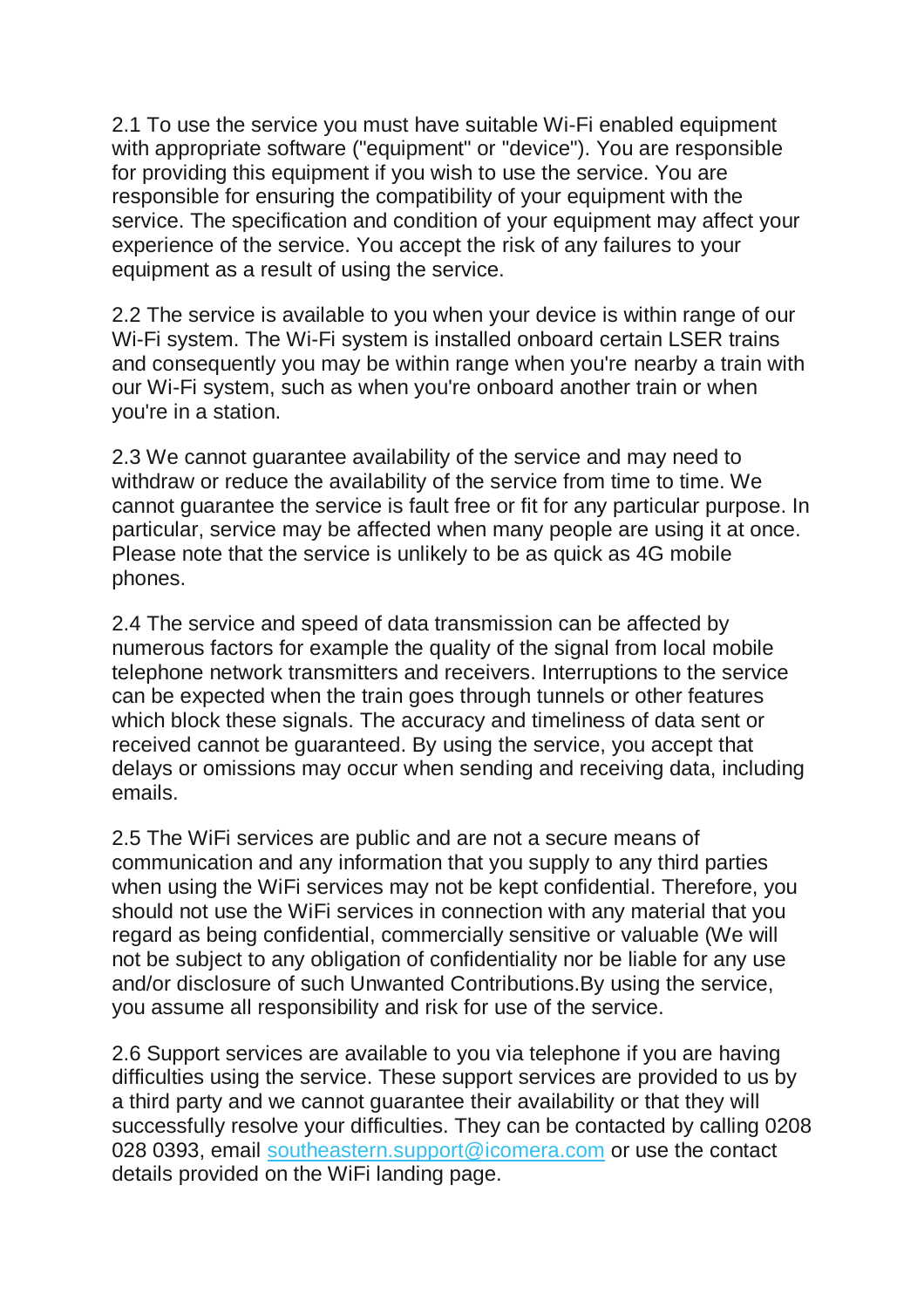2.7 The WiFi service is provided to you free-of-charge; however, any telephone calls you may make to the telephone support line may be chargeable. We reserve the right to change our pricing structure from time to time.

2.8 If we suspect you are not complying with these terms and conditions or are attempting to transmit a virus or similar program or file, we reserve the right to immediately, and without notice, suspend your access to the service.

2.9 We cannot guarantee that any particular virtual private network will be compatible with the service.

#### 3. Your conduct

3.1 The service is provided on the basis that you use it responsibly. You accept that there may be children or vulnerable people nearby who can see or hear how you are using the service and that you may have to restrict your use as a result.

3.2 You must not use the service for anything unlawful, immoral, or improper. This includes but is limited to - not accessing any violent, pornographic or illegal material, not doing anything to promote such material or any activity that is illegal; not using it to make inappropriate communications which include, but are not limited to, anything which is invasive of another party's privacy, infringes another party's rights, is harmful, threatening, harassing, or has fraudulent purposes.

3.3 You agree that you will stop using, or modify your use of the service if requested to do so by any employee of LSER.

3.4 You agree that while using the service you will not disturb other people nearby with excessive noise, alarming imagery, threatening behavior or sudden movements.

3.5 You agree not to send or receive data, files or programs that may be harmful in any way to the service or to the equipment other people are using to access the service. not introduce or transmit any malware into our systems or those of any third parties; use deceptive marketing techniques or spam.

3.6 We and our licensors reserve all our intellectual property rights in the WiFi services. You agree not to attempt to modify the service in any way. Nothing in this contract grants you any rights in the WiFi services other than as is necessary to enable you to access and use the WiFi services.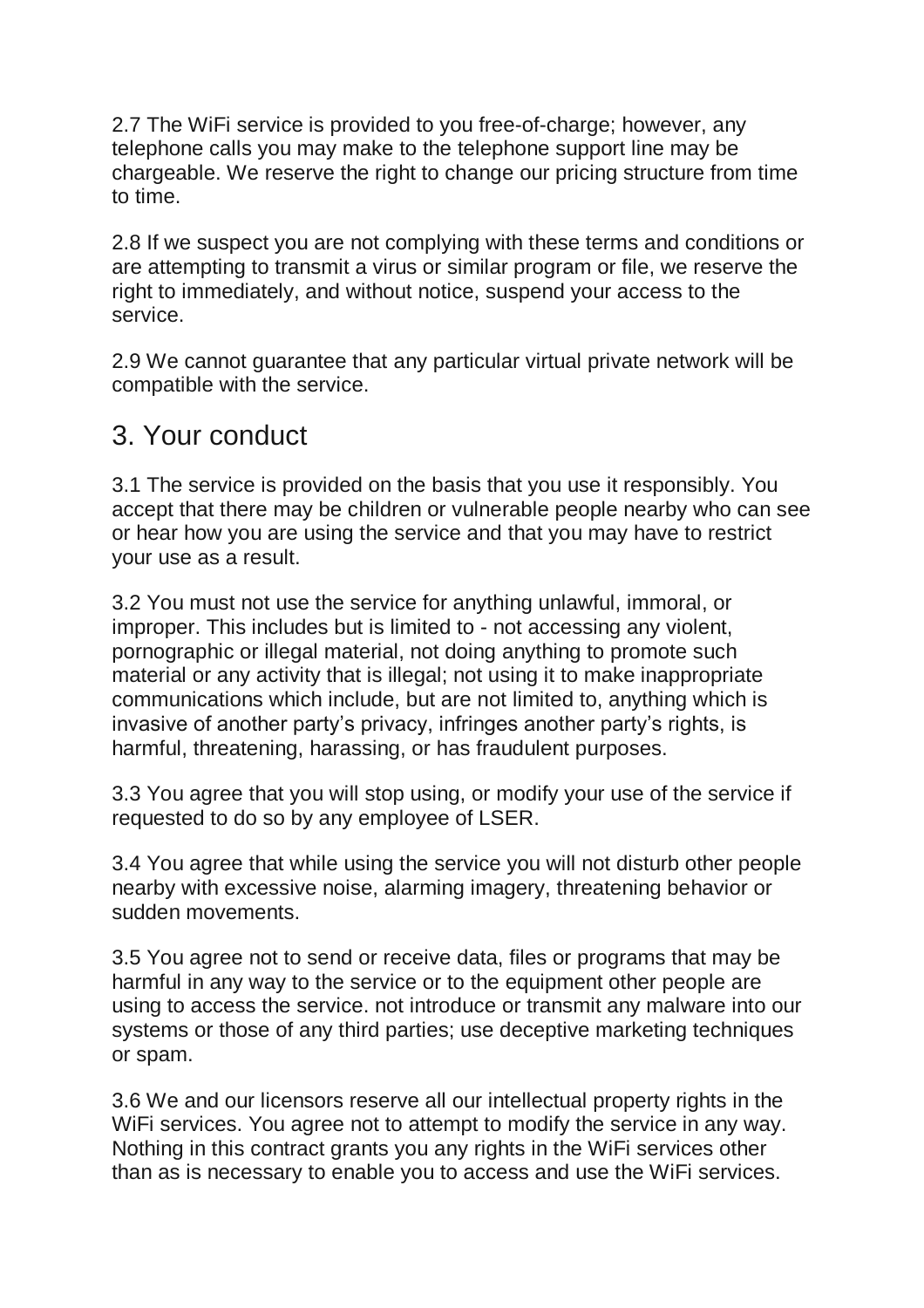3.7 You agree not to infringe upon the privacy of others while using the service. This includes the transmission of still or moving imagery of other people nearby.

3.8 You accept that we may restrict access to specific websites or content genres at our discretion. You accept that we may modify these restrictions from time to time.

#### 4. Content disclaimer

4.1 LSER does not control, nor is it in any way liable for, data or content that you access or receive via the service. You accept that we are not responsible for restricting access to data or content that may offend or upset you.

4.2 LSER is not responsible for managing or screening any data or content sent or received while using the service.

4.3 LSER is not responsible for any third party breaches to this agreement, whether or not that party has agreed to the terms of this agreement.

### 5. Liability **Limit on our responsibility to you**

5.1 We are only liable to you as set out in this agreement. We have no other duty or liability to you, except for any legal responsibility that we cannot exclude at law ( such as death or personal injury or any legal rights under the Consumer Rights Act 2015 ( known as Statutory rights). You may also have other rights at law.

5.2 We are not liable to you in any way for any loss of income, loss of business or profits, consequential losses, or for any loss that was not reasonably foreseeable at the time you entered this agreement. Specifically, we shall not be liable for any deficiency in performance caused in whole or in part by any act or omission of an underlying carrier or service provider, dealer, equipment or facility failure, network problems, lack of coverage or network capacity, acts of God, strikes, fire, war, terrorism, riot, emergency, government actions or any other cause beyond the control of LSER.

5.3 We do not promise that the WiFi services fulfil the above criteria at all times or are or remain free from any malware free from any bugs, errors or omissions

5.4 Relevant United Kingdom law will apply to this contract.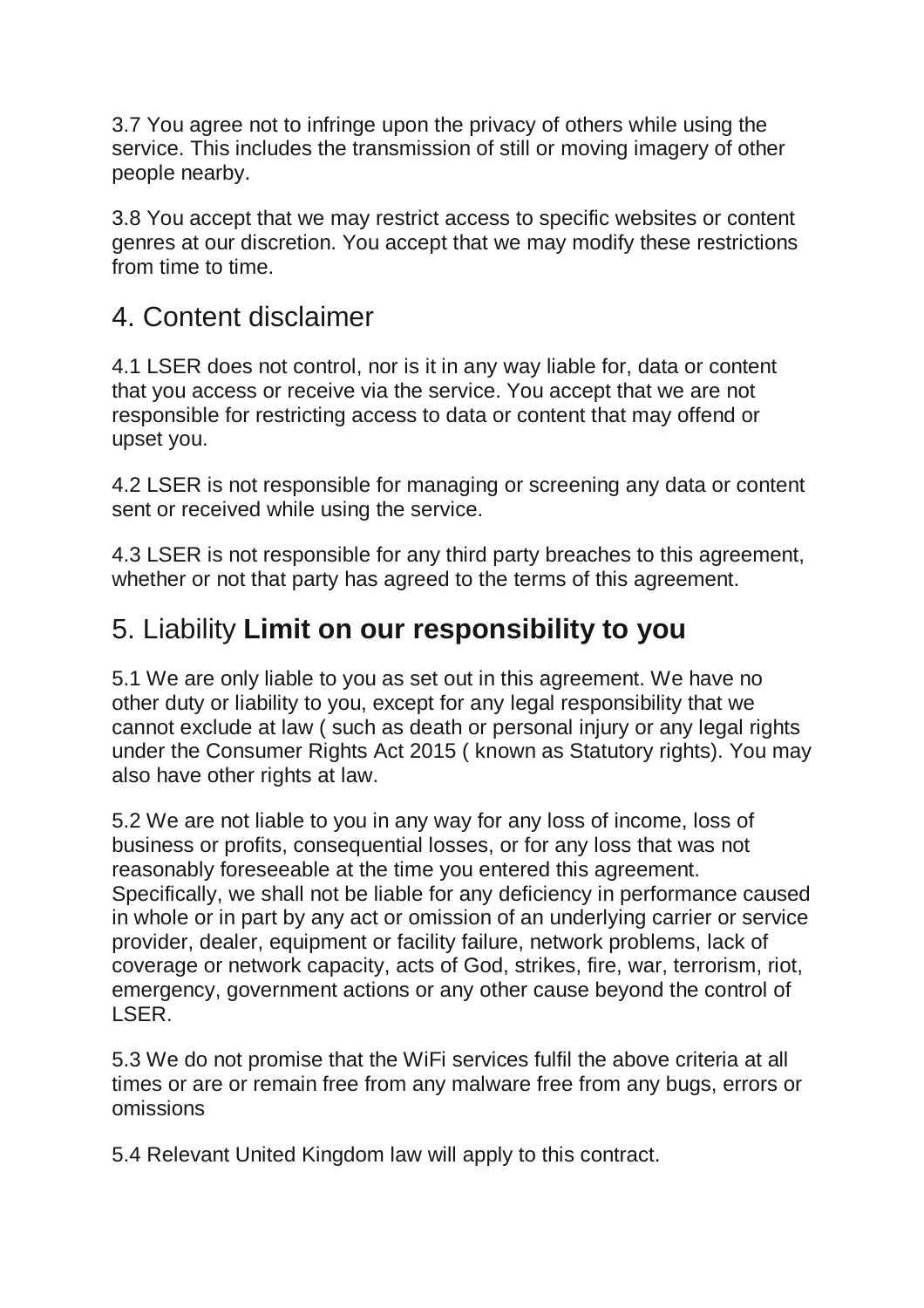5.5 We may suspend or terminate the operation of the WiFi services at any time at our reasonable discretion (such as for maintenance work) although we will make reasonable efforts to let you know if we are going to suspend or terminate the WiFi services except where we have to suspend or terminate the WiFi services in an emergency hostile messages

5.6 Any reliance that you may place on any information accessed through using the WiFi services is at your own risk. You should make all such reasonable enquiries as are necessary (including with any qualified third parties) and take all such reasonable steps to protect yourself if you wish to rely on any information.

## **Disputes**

We will try to resolve any disputes with you quickly and efficiently. If you are unhappy with the WiFi service, our service to you or any other matter please contact us as soon as possible. Our Customer Services team can be contacted on 0345 322 7021 (calls are charged at local rate and may be recorded). The Third Party Provider (Icomera) should be contacted in relation to any technical issues on 0208 028 0393,

email [southeastern.support@icomera.com](mailto:southeastern.support@icomera.com) or use the contact details provided on the WiFi landing page 'Contact us' section. If we cannot resolve a dispute using our internal complaint handling procedure, we will: let you know and provide you with certain information required by law, If you are not satisfied with the outcome of our internal dispute resolution process and want to use Alternative Dispute Resolution (ADR), Transport Focus and London Travelwatch provide an appeal service for rail passengers and we will participate in that process. Further details about how to complain can be found

at [http://www.londontravelwatch.org.uk/complaints/appealing\\_london\\_trave](http://www.londontravelwatch.org.uk/complaints/appealing_london_travelwatch) [lwatch](http://www.londontravelwatch.org.uk/complaints/appealing_london_travelwatch) and [http://www.transportfocus.org.uk/advice-and-complaints/rail](http://www.transportfocus.org.uk/advice-and-complaints/rail-complaints/)[complaints/O](http://www.transportfocus.org.uk/advice-and-complaints/rail-complaints/)mbudsman Services [\(www.ombudsman-services.org\)](http://www.ombudsman-services.org/) also provides ADR services to the rail industry, but we do not participate in their process and so they will not be able to adjudicate on your complaint.

# **Third party rights**

No one other than a party to this contract has any right to enforce any term of this contract

# **Personal Details**

We will only use your details (including things like your email address and cookies from the websites you visit) for the performance of this agreement,